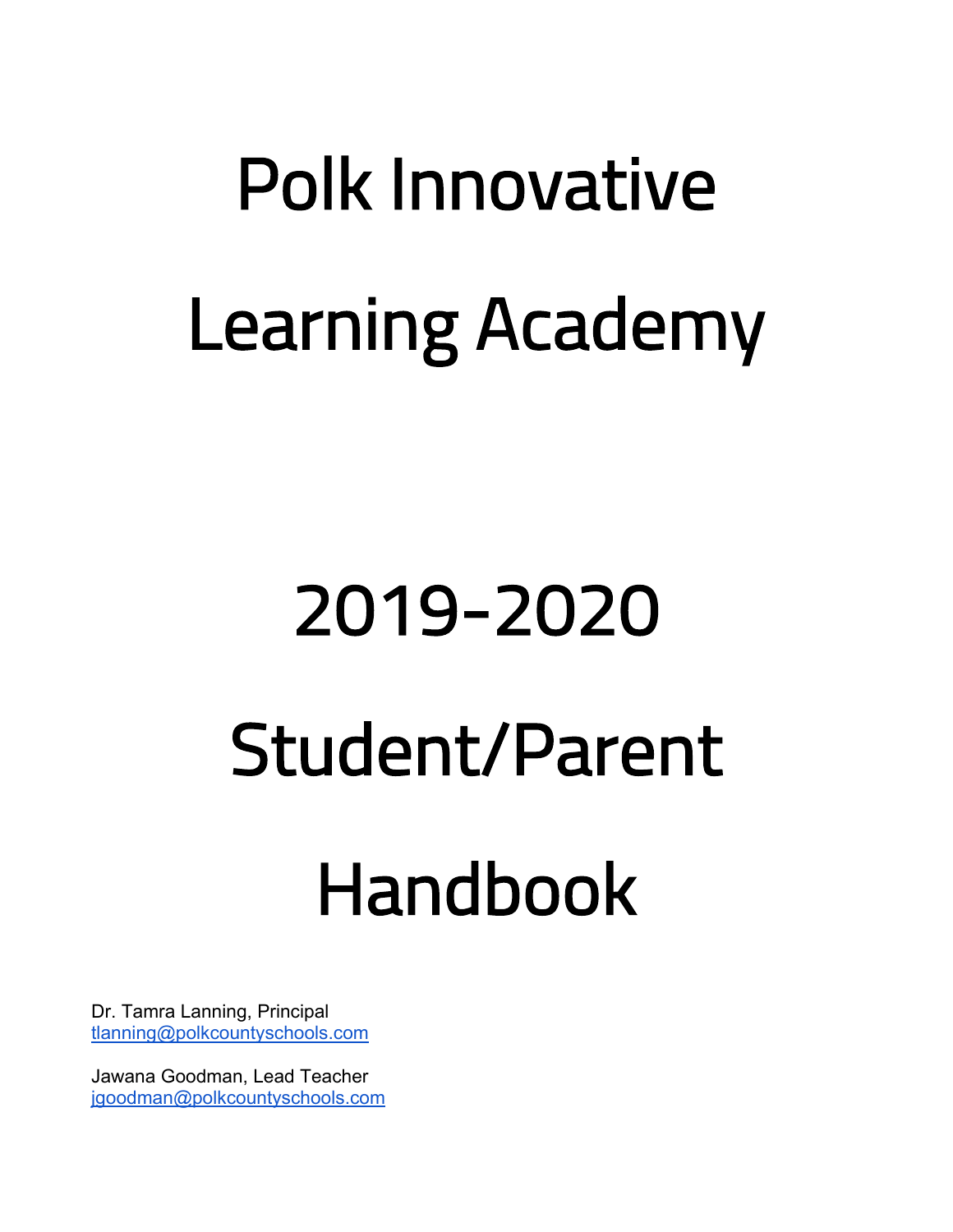#### **Welcome to Polk Innovative Learning Academy (PILA)**

PILA is a nontraditional K-10 school within Polk County School District. Classes are taught asynchronously and virtually by highly qualified, certified Polk County teachers. All courses are aligned with the district's instructional goals and Tennessee's academic standards, curriculum frameworks, and assessments. Courses are accredited and approved by the Tennessee Department of Education and Tennessee State Board of Education.

PILA courses are free for Polk County students meeting the eligibility requirements with students able to enroll on a full time basis. Enrollment for out-of-county students is also offered based upon availability for those students meeting the eligibility requirements and consistent with the procedures contained herewith.

PILA is governed by the policies and procedures adopted by the School Board of the Polk County School district and the Tennessee State Board of Education, as well as all applicable laws adopted by the Tennessee General Assembly. Except those policies and procedures presented herewith, all other policies and procedures adopted by the school board apply to PILA. The policies and procedures below are designed to ensure the efficient and effective operations of PILA and to ensure the ultimate academic success of enrolled students.

#### Mission

To provide students in Polk County with a high quality education in a flexible, online learning environment that will impart the knowledge, skills, and characteristics necessary for college and career readiness.

#### Vision

We believe:

- Building solid relationships will enhance the learning experience.
- Students can develop a love of learning by taking ownership for the learning experience.
- Students, parents, and teachers should be active partners in the educational process.
- The student experience in online and blended learning will prepare them for post secondary education and future employment.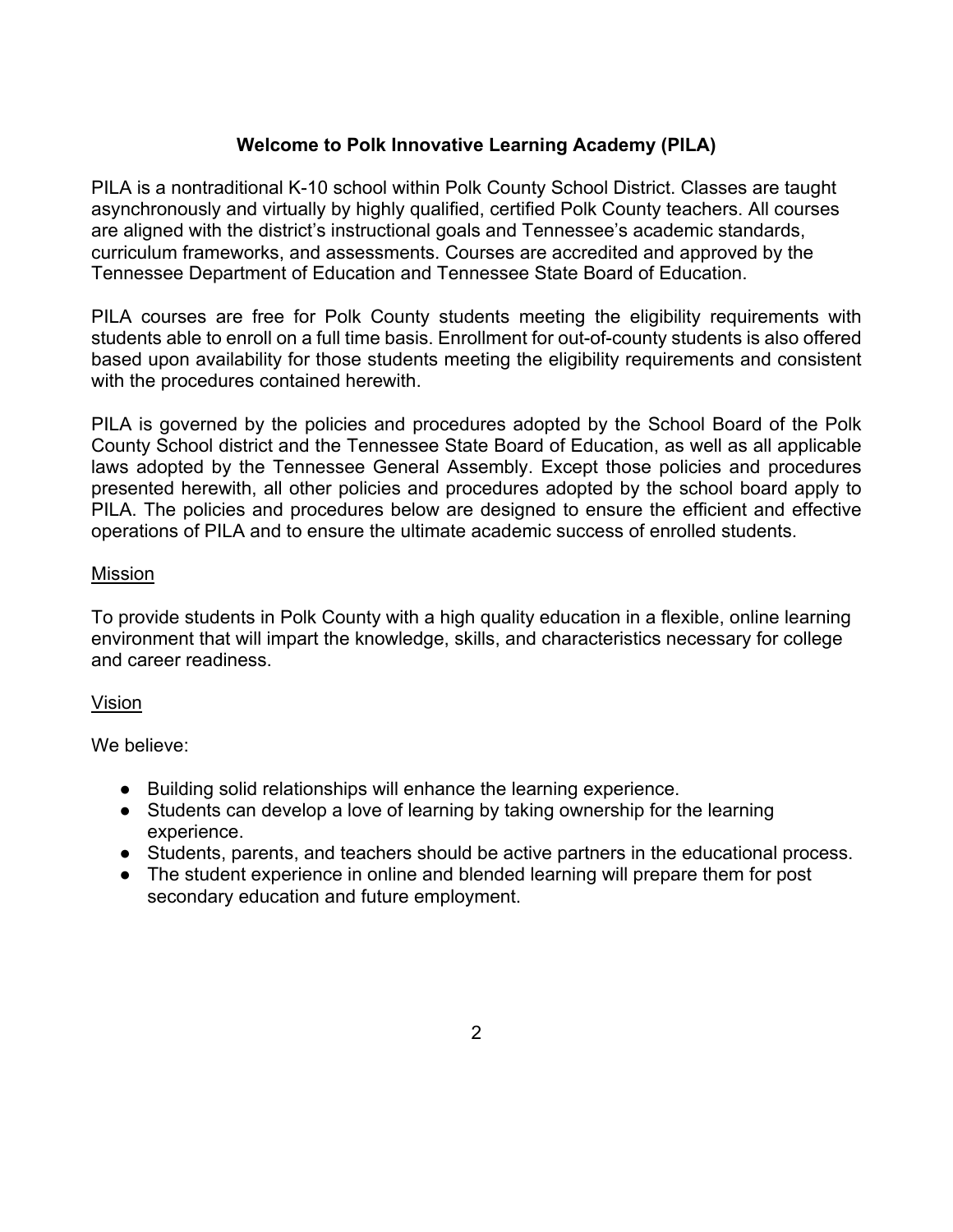# **Application for Enrollment**

PILA is a virtual public school within Polk County School district in which students may take courses online in a home setting instead of at their school. Parents who are interested in enrolling in PILA should contact Dr. Tamra Lanning, Principal, for an application. Because the online learning environment is not appropriate for every student, a student applying for full time enrollment will attend a meeting to establish whether virtual school will best serve the student's individual learning needs. If the student meets eligibility requirements and virtual learning will best serve the learner's needs, the student then completes a registration form for PILA. Upon reviewing the student's application, the PILA Administrator will notify the school of primary enrollment, student, and parent/guardian whether the enrollment request has been approved.

If a parent wished to transfer a student from PILA to any brick and mortar schools in the Polk County School District, the parent should contact the PILA Administrator. Students will not be transferred mid-semester. Students may only transfer *out o*f PILA back to a brick and mortar school at the end of each semester (December and May). If the parent chooses to withdraw from PILA and Polk County Schools in order to homeschool, a homeschool affidavit must be filed with Polk County Schools' Central Office.

Students must commit to working 5 hours per week per course, on average, to stay on pace in all subjects. Students who do not meet these expectations will not be eligible for continued enrollment in the program. Students are evaluated for enrollment each year and may not be allowed to re-enroll if expectations have not been met. Other than in pre-approved extenuating circumstances, the enrollment requirements for high school are as follows.

#### **Enrollment requirements for High School students**

Enrolling Fall Freshmen: Same as above Enrolling Spring Freshmen: Minimum of 3 credits earned Enrolling Fall Sophomores: Minimum of 6 credits earned Enrolling Spring Sophomores: Minimum of 10 credits earned

## **Characteristics of a Successful Virtual Student**

We believe that by becoming a virtual leader in learning, all students will be confident in their ability to learn, work, and be successful in an asynchronous and synchronous virtual environment as well as in face-to-face settings. Virtual courses offer students opportunities to learn in new, engaging ways, and **students must be active learners**. In general, to be successful at PILA, virtual students must continuously demonstrate the following competencies: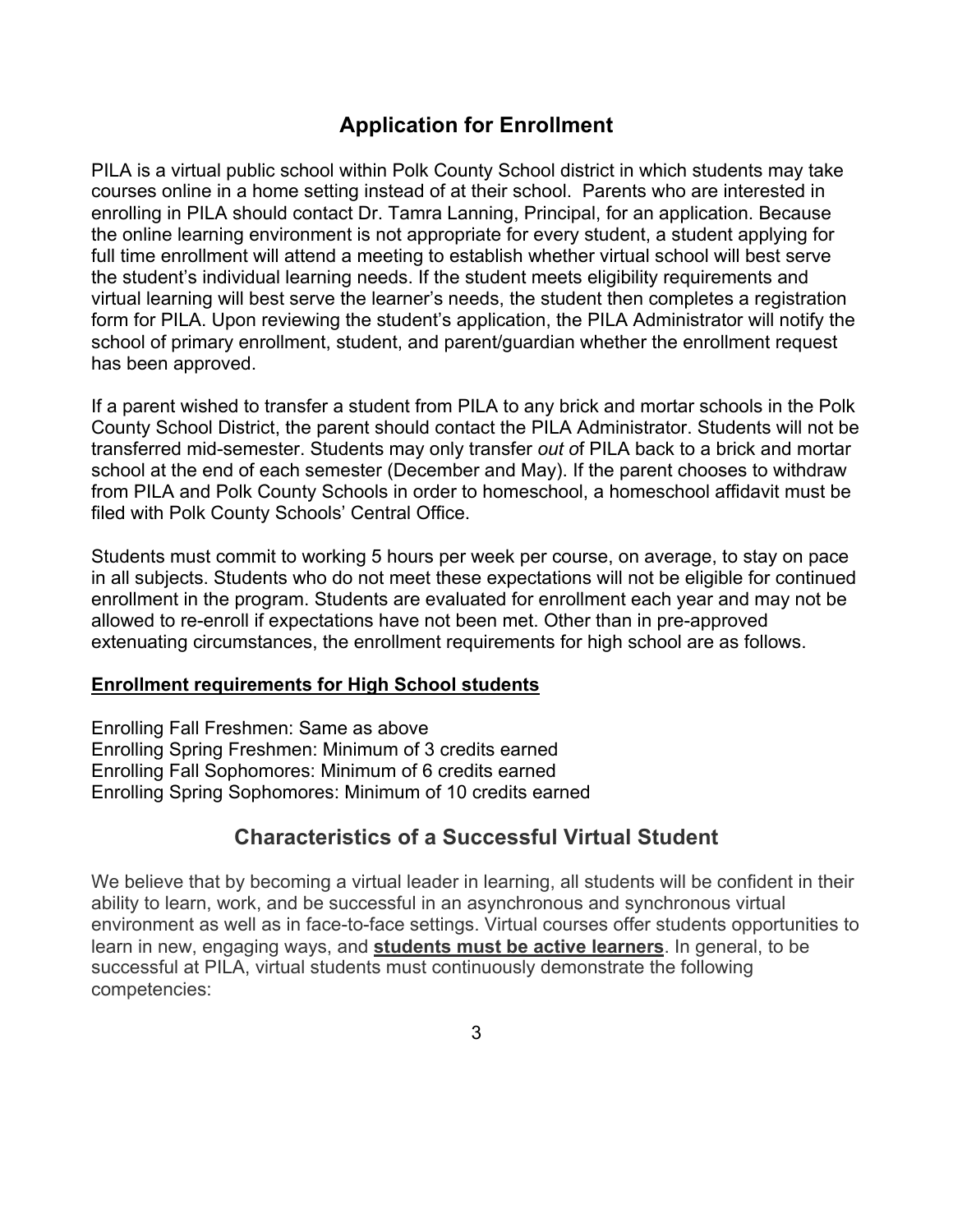- ❏ The virtual student strives to achieve his or her full potential.
- ❏ The virtual student takes ownership of his or her learning.
- ❏ The virtual student is an excellent communicator both orally and in writing.
- ❏ The virtual student constantly displays academic professionalism.
- ❏ The virtual student is self-motivated and self-disciplined.
- ❏ The virtual student exhibits attention to detail, reading and following all instructions.
- ❏ The virtual student is adaptable and able to manage competing demands in various virtual courses.
- ❏ The virtual student takes responsibility for actions and in keeping commitments.
- ❏ The virtual student has excellent time management skills completing virtual assignments on time and remaining on–pace.
- ❏ The virtual student seeks help when support is needed, or speaks up if a problem arises.
- ❏ The virtual student has a "no excuses" attitude.
- ❏ The virtual student maintains a positive attitude toward learning

## **Asynchronous Instruction**

Instruction at PILA is primarily delivered asynchronously. This means that virtual students and virtual teachers can access the virtual courses and participate at various times and need not be online simultaneously. We are not a synchronous virtual school with virtual students and virtual teachers logging into the virtual course and interacting at the same time. Even though our school is mostly asynchronous in nature, we offer a few synchronistic and tutoring opportunities. Teachers make every attempt to respond as needed by students, but return communication may, in some cases, be the following school day.

# **Virtual School Attendance**

PILA is required to monitor student attendance in accordance with all applicable statutes set forth by the state of Tennessee, as well as to report all truant learners to the appropriate legal authorities. Parents/Guardians with legal responsibility for a student between the age of six (6) and seventeen (17) are accountable for the student's attendance in a public school unless otherwise exempt by law. Virtual school attendance is based upon the completion of lessons consistent with a pacing guide developed for each course. In the event that a student is truant, PILA will intervene with the parent/guardian and student, with all parties subject to penalties provided for under Tennessee's Compulsory School Attendance Law.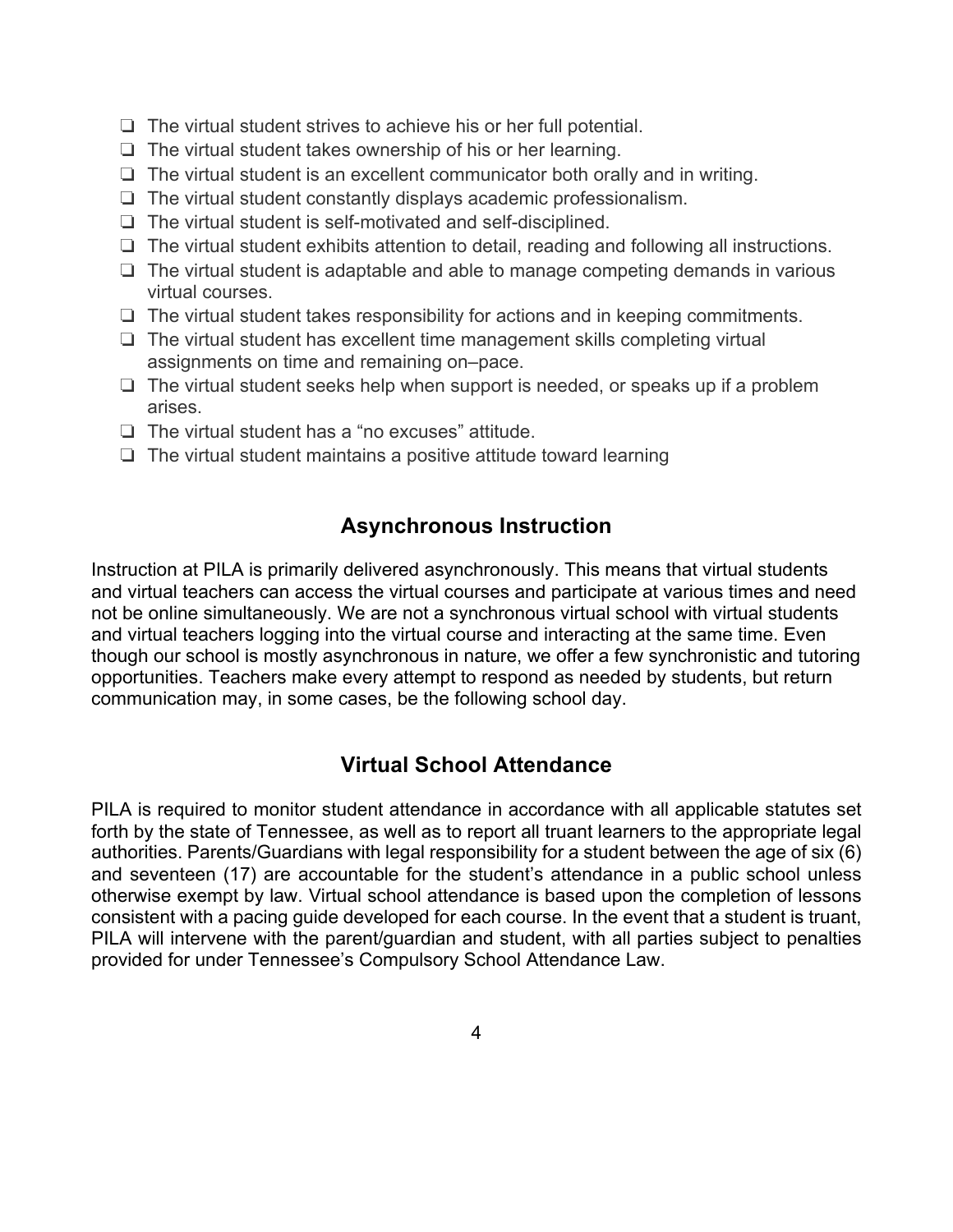Our guidelines for a successful virtual student include attending to daily work in systematic manner. The virtual student dedicates the time needed to successfully master the content in the course.

PILA students are expected to attend and participate in their online education courses as fully as they would attend and participate in a traditional classroom course. Students will be given weekly due dates and are responsible for completing those assignments in a timely manner. Both PILA personnel and parents/guardians are expected to monitor student attendance and class progress. If a student falls behind the prescribed weekly requirements, we reserve the right to mandate that the student do any or all of the following:

- ❏ Keep a daily log of time spent on each activity
- ❏ Weekly virtual check ins with teachers or administrators
- ❏ Be required to attend additional face to face sessions

All absences are unexcused unless a doctor note is provided. Excuses must be turned in to the administrator within 3 school days. These may be submitted via email.

Each work week begins on Monday at 12:00am and ends at 11:59 on Friday.

# **Attendance Policy Grades Kindergarten – Fifth Grade**

Students in grades K-5 are required to complete the assignments before intended due dates each week **and** complete 45 minutes of iReady in Reading and Math. Work weeks begin on Monday at 12:00am and end at 11:59 on Friday. Students have the weekend to makeup any missed work. Attendance will be checked every Monday morning to ensure that pacing is being maintained in Village Virtual **and** iReady. Full attendance credit will be given if both of these factors are in place.

#### Absenteeism Schedule:

If a student fails to complete lessons for the week, absences will be accrued based on the following scale:

- 2-3 assignments not submitted: 1 day absent
- 4-5 assignments not submitted: 2 days absent
- 6-7 assignments not submitted: 3 days absent
- 8-9 assignments not submitted: 4 days absent
- 10+ assignments not submitted: 5 days absent

\*\*iReady math and iReady reading count as one assignment **each** for the week\*\*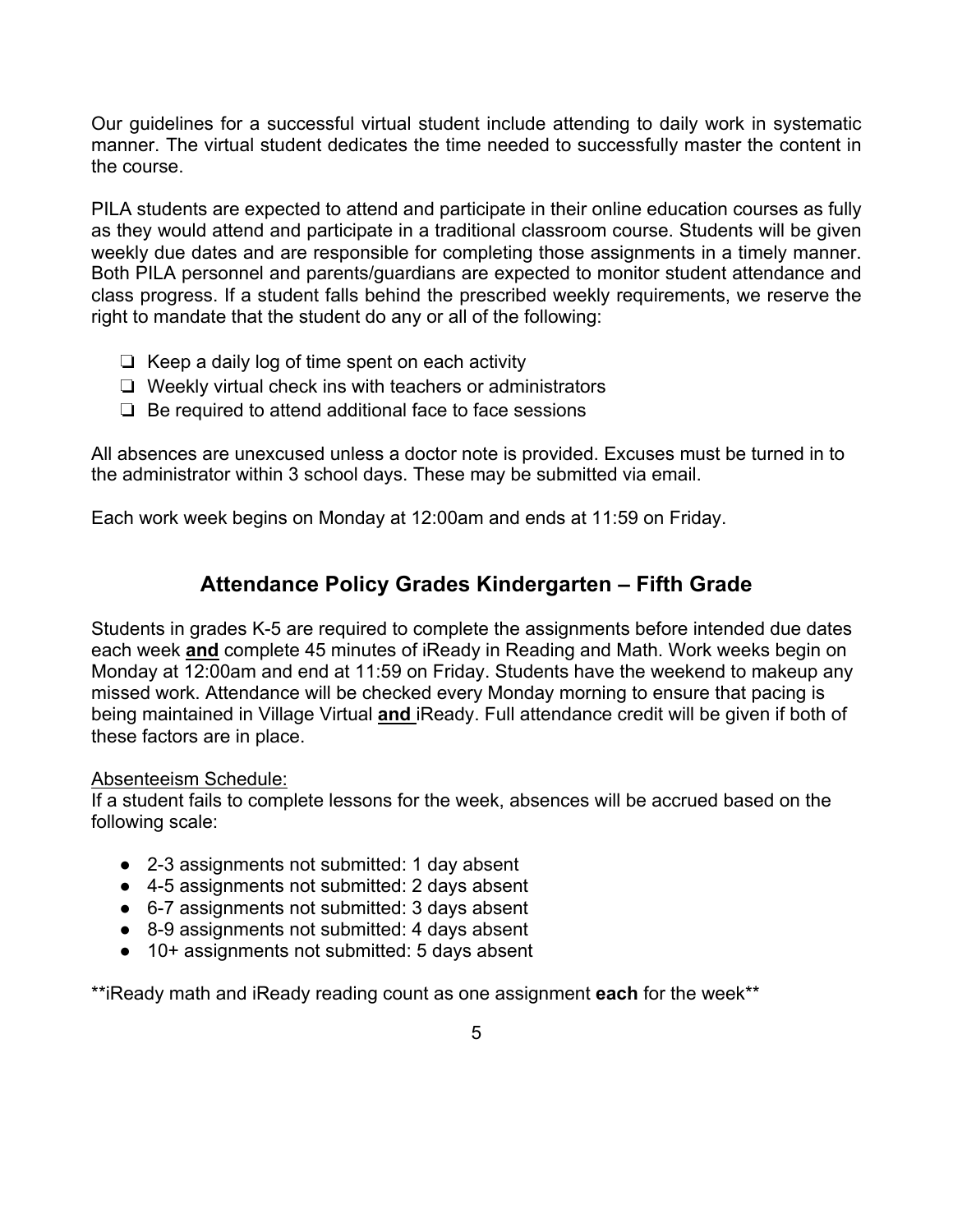# **Attendance Policy Grades 6-8**

Students in grades 6-8 are required to complete the weekly assignments in each subject in Canvas before due dates each week **and** complete one graded lesson in iReady Reading (or other assigned program) and Math.

Attendance will be checked every Monday morning to ensure that pacing is being maintained in Canvas **and** iReady. Full attendance credit will be given if both of these factors are in place.

#### Absenteeism Schedule:

If a student fails to complete lessons for the week, absences will be accrued based on the following scale:

- 2-3 assignments not submitted: 1 day absent
- 4-5 assignments not submitted: 2 days absent
- 6-7 assignments not submitted: 3 days absent
- 8-9 assignments not submitted: 4 days absent
- 10+ assignments not submitted: 5 days absent

# **High School Attendance Policy**

Students in grade 9/10 are required to complete the weekly assignments in each subject in Canvas before the due dates.

Attendance will be checked every Monday morning to ensure that pacing is being maintained in Canvas.

#### Absenteeism Schedule:

If a student fails to complete lessons for the week, absences will be accrued based on the following scale:

- 3-5 assignments not submitted: 1 day absent
- 6-8 assignments not submitted: 2 days absent
- 9-11 assignments not submitted: 3 days absent
- 12-14 assignments not submitted: 4 days absent
- 15+ assignments not submitted: 5 days absent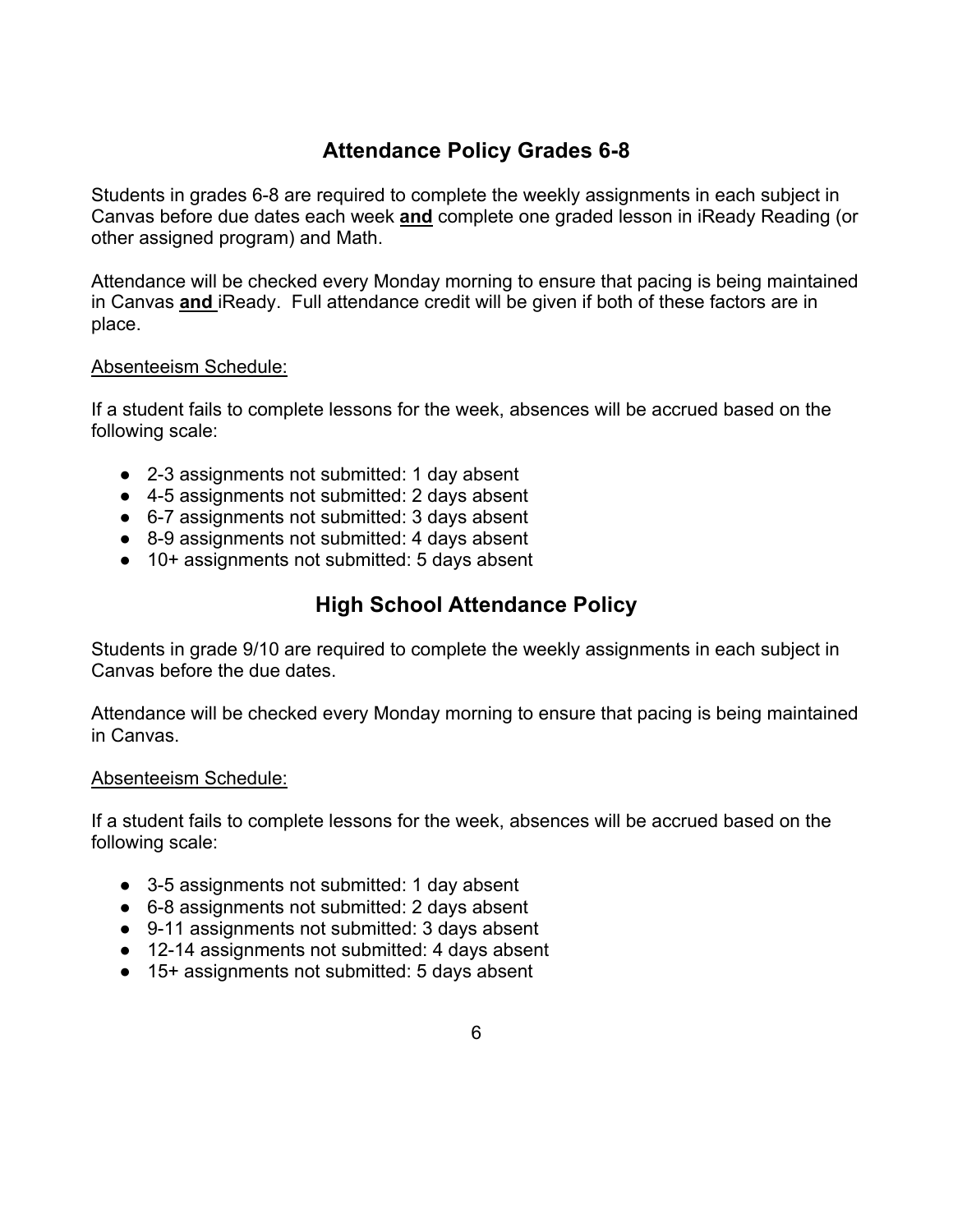#### *Board Policy on Attendance:*

A student who is absent for three (3) days without adequate excuse shall be reported to the Director of Schools/designee who will, in turn, provide written notice to the parent(s)/guardian(s) of the student's absence. If a parent does not provide documentation within adequate time excusing those absences, or request an attendance hearing, then the Director of Schools shall implement the progressive truancy intervention plan described below prior to referral to juvenile court.

#### **Progressive Truancy Intervention Plan**

Prior to referral to juvenile court, the following progressive truancy intervention plan will be implemented.

#### **Tier I**

Tier I of the progressive truancy intervention plan shall include the following:

1. A conference with the student and the student's parent(s)/guardian(s);

2. An attendance contract, based on the conference, signed by the student, the parent(s)/guardian(s), and an attendance supervisor or designee. The contract shall include:

- a. A specific description of the school's attendance expectations for the student;
- b. The period for which the contract is effective; and
- c. Penalties for additional absences and alleged school offenses, including additional disciplinary action and potential referral to juvenile court; and
- 3. Regularly scheduled follow-up meetings to discuss the student's progress.

#### **Tier II**

If a student accumulates additional unexcused absences in violation of the attendance contract in Tier I, the student will be subject to Tier II.

Under this tier, a school employee shall conduct an individualized assessment detailing the reasons a student has been absent from school. The employee may refer the student to counseling, community-based services, or other services to address the student's attendance problems.

#### **Tier III**

This tier shall be implemented if the truancy interventions under Tier II are unsuccessful. These interventions shall be determined by a team formed at each school. The interventions shall address student needs in an age-appropriate manner. Finalized plans shall be approved by the Director of Schools/designee.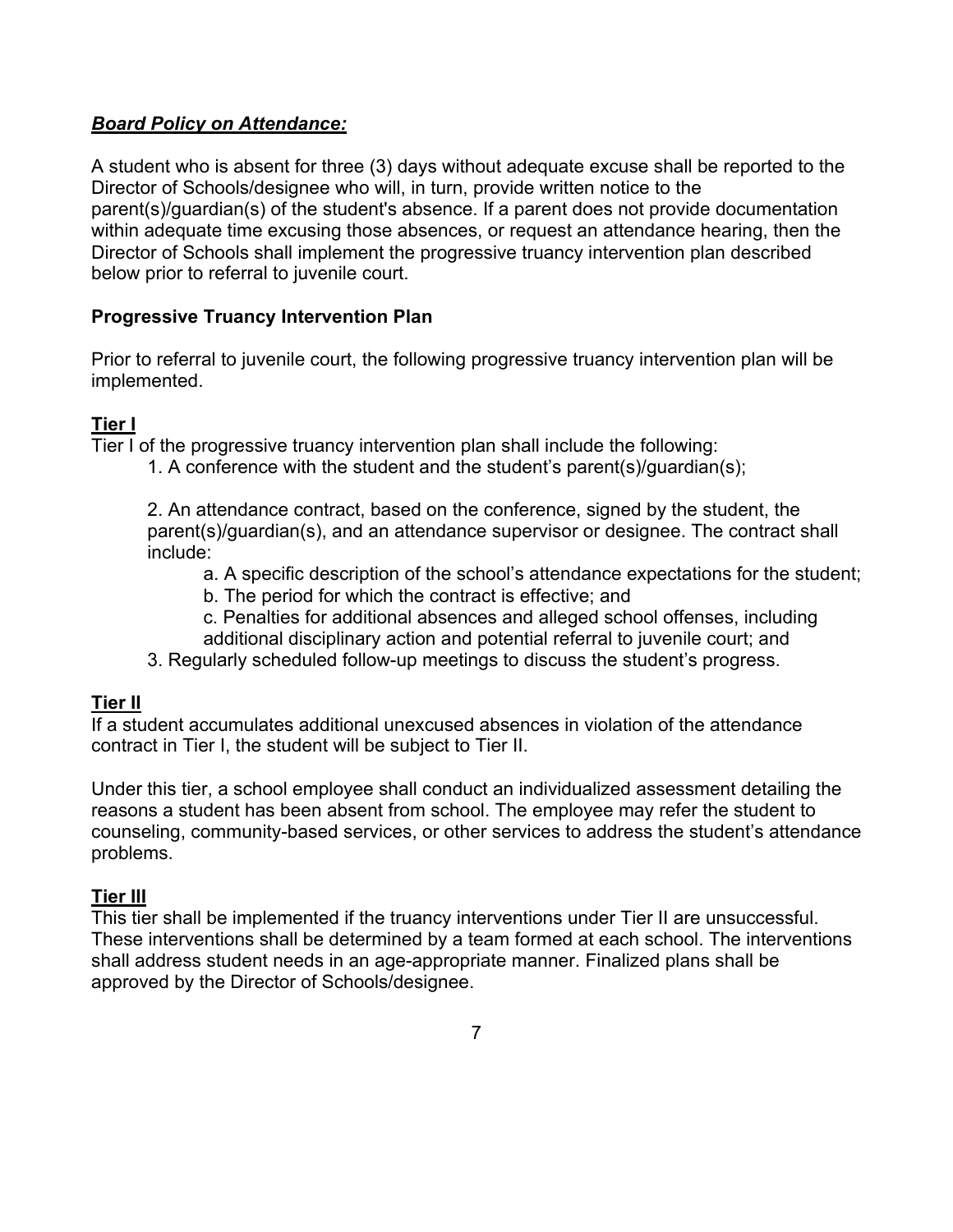# **Expectations**

Students are required to be an effective communicator while enrolled at PILA. This is vital to the success of our virtual students. It is expected that the virtual student maintain consistent and regular communication with their teachers. The following expectations are required for all virtual students enrolled in PILA:

- ❏ Maintain internet access at all times.
- ❏ Have a working telephone and provide the number to PILA for distribution to our teachers and staff.
- ❏ Must read PILA's weekly newsletter.
- ❏ Must respond to all teacher and administrative questions within 24 hours on regular school days (Monday-Friday).
- ❏ **Are required to participate in all district mandated testing in a face to face environment. Tests include STAR diagnostic testing, content area benchmark tests, and TCAP tests. This may require students to be present at one of the PILA learning centers for multiple days.**

#### **General Expectations**

#### *Students*

- complete 5 hours of work per course, per week, or more if required
- attend parent/student orientation session
- make adequate progress in each class, stay on pace, and have passing grades
- ask questions when you don't know!
- attend tutoring sessions as needed, or when required by teachers
- maintain weekly contact with teacher
- read messages/emails daily
- take all required face to face assessments, including state tests

#### *Parents*

- facilitate student learning by checking grades in Canvas
- assure student is following a structured schedule
- provide consistent and high speed internet access
- provide all necessary enrollment paperwork
- attend parent/student orientation session
- check email daily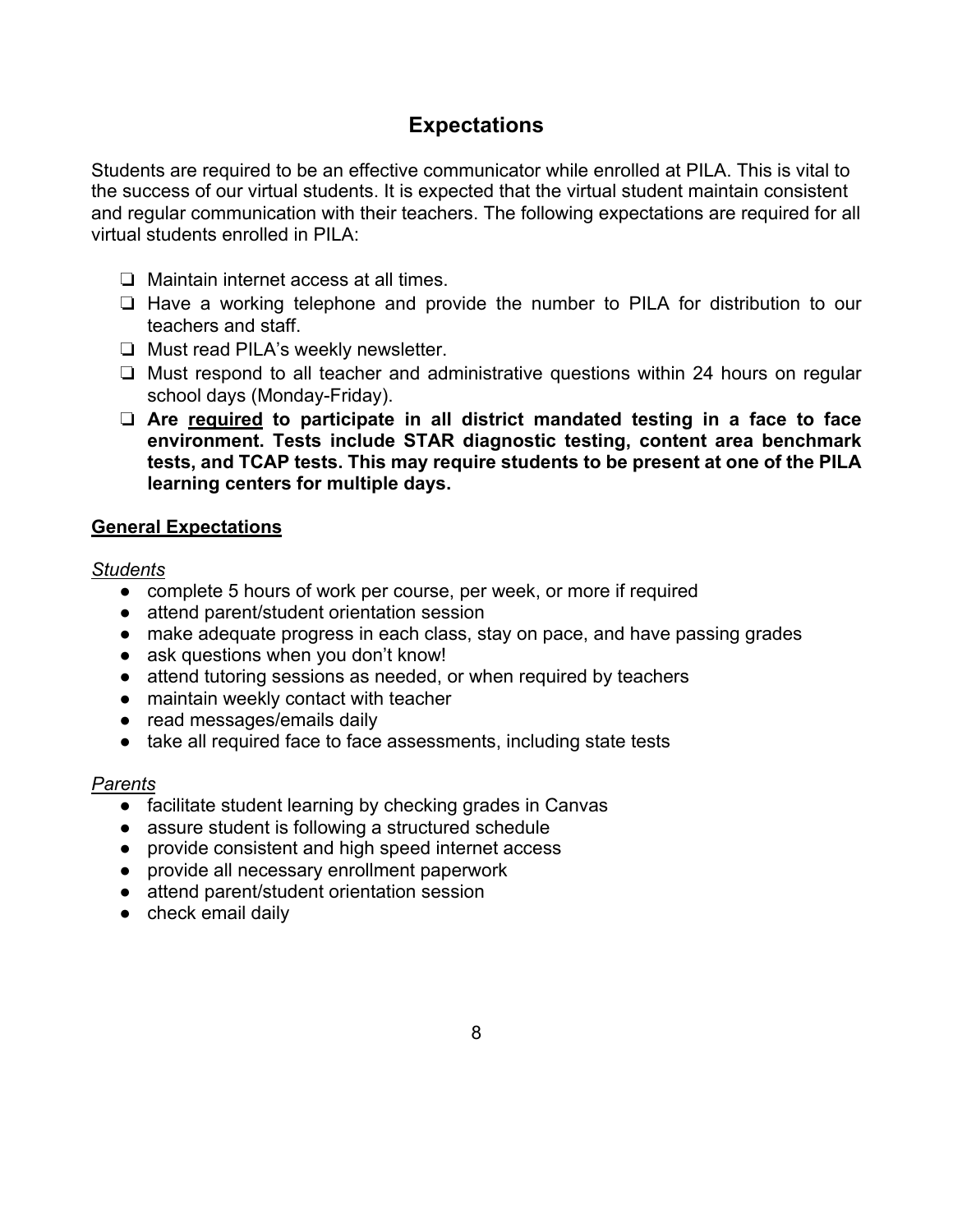# **Behavior**

#### **Code of Conduct**

All virtual students enrolled are subject to the Polk County Schools Student Code of Conduct and all rules contained therein. Internet access is required for all virtual students and must use this access in a responsible, safe, efficient, ethical, and legal manner. Use of the Internet must be in accordance with the Polk County Student Technology Acceptable Use Policy. Virtual students agree to Polk County Schools Student Technology Acceptable Use policy when enrolling in PILA.

#### **Academic Integrity**

Academic integrity is fundamental to a successful virtual learning experience and ultimate student mastery. For learners, this means that the student, without unauthorized help of any kind, completes all academic work consistent with the following:

- ❏ The student completes each assignment independently and without help.
- ❏ The student does not practice plagiarism in any form.
- ❏ The student does not cheat in any form.
- ❏ The student does not allow other individuals to copy work.
- ❏ The student does not misuse content from the Internet.

**Plagiarism** is defined as copying or using ideas or words from another individual and presenting those ideas or words as the student's *without properly citing the source.* Cheating is defined as submitting work that is not completed by the student. Note that collaboration with another individual on any assignment must be pre-approved by the teacher.

Specific examples of plagiarism that will not be tolerated are:

- ❏ Copying, paraphrasing or summarizing another person's work without citing that source.
- ❏ Using material, including photographs, from the internet or any other source and representing as your own, even if you have changed some of the words.
- ❏ Having someone else write the assignment or rephrase any portion of that assignment.
- ❏ Directly copying or rephrasing student aids (Cliff Notes, for example), critical sources, or reference materials in part or whole without acknowledging those sources.

Teachers suspecting that a virtual student has violated this policy, the teacher will intervene in accordance with the guidelines listed below. The **minimum** consequence for plagiarism is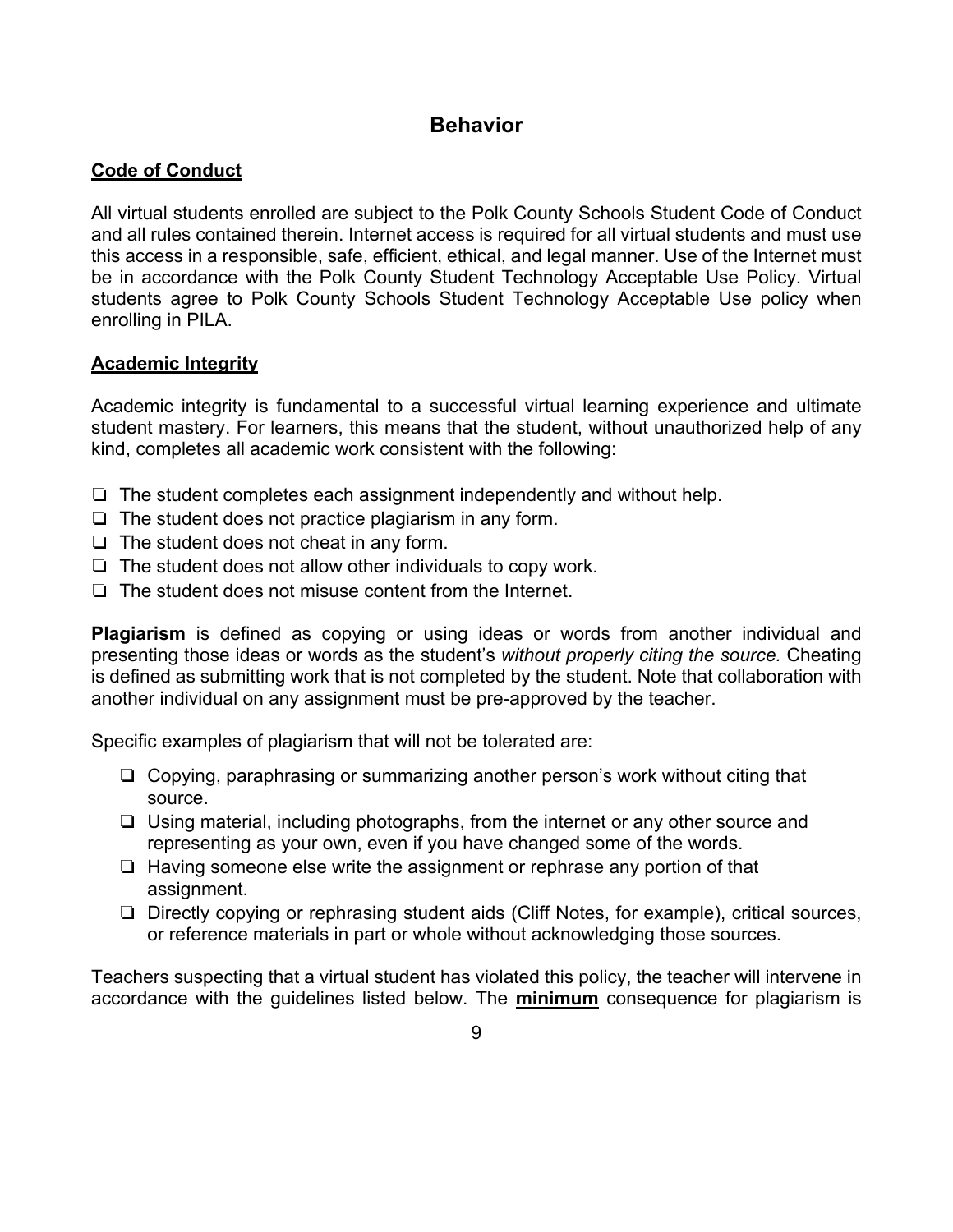clearing all answers in the lesson and starting over. The **maximum** consequence is dismissal from the program.

| <b>Violation</b><br>Number: | Intervention:                                                                                                                                                                                                                                                                                                                                                                                                             |
|-----------------------------|---------------------------------------------------------------------------------------------------------------------------------------------------------------------------------------------------------------------------------------------------------------------------------------------------------------------------------------------------------------------------------------------------------------------------|
| Violation #1                | The teacher notifies the student and the parent that it is suspected that the<br>student has violated the Academic Integrity policy. Consequently, all answers<br>will be cleared and the student must redo the assignment for credit. The<br>teacher will also inform the virtual student and parent that a second violation<br>will be reported directly to the principal which may result in failure of the<br>course. |
| Violation #2                | The teacher will notify the principal of the second violation. The student will<br>receive a zero on all assignments submitted in violation of the policy. The<br>principal will contact the virtual student and parent notifying them of a<br>mandatory face-to-face conference in the administrative office.                                                                                                            |
| Violation #3                | The teacher will notify the principal of the third violation. The principal will send<br>an official notification to the student and the parent noting that the student will<br>receive no credit for any remaining assignments and class credit will be<br>nullified. The student may be subject to removal from the program.                                                                                            |

#### **Academic Integrity Intervention Schedule**

#### **Cyberbullying/Bullying Policy**

Every PILA student has the right to an educational environment that is reasonably free from intimidation, harassment, harm or threat by another student.

Bullying and/or cyber-bullying is prohibited during school, via school equipment, at schoolsponsored events, or by any electronic act that results in the disruption of the orderly operation of the school or educational environment, whether or not the electronic act originated on school property or with school equipment.

**"**Bullying" is considered to be the intentional harassment, intimidation, humiliation, ridicule, defamation, threat or incitement of violence by a student against another student or school employee by a written, verbal, electronic, or physical act that causes or creates a clear and present danger of:

- a) Physical harm to a school employee or student or damage to the school employee's or student's property
- b) Substantial interference with a student's education or with a school employee's role in education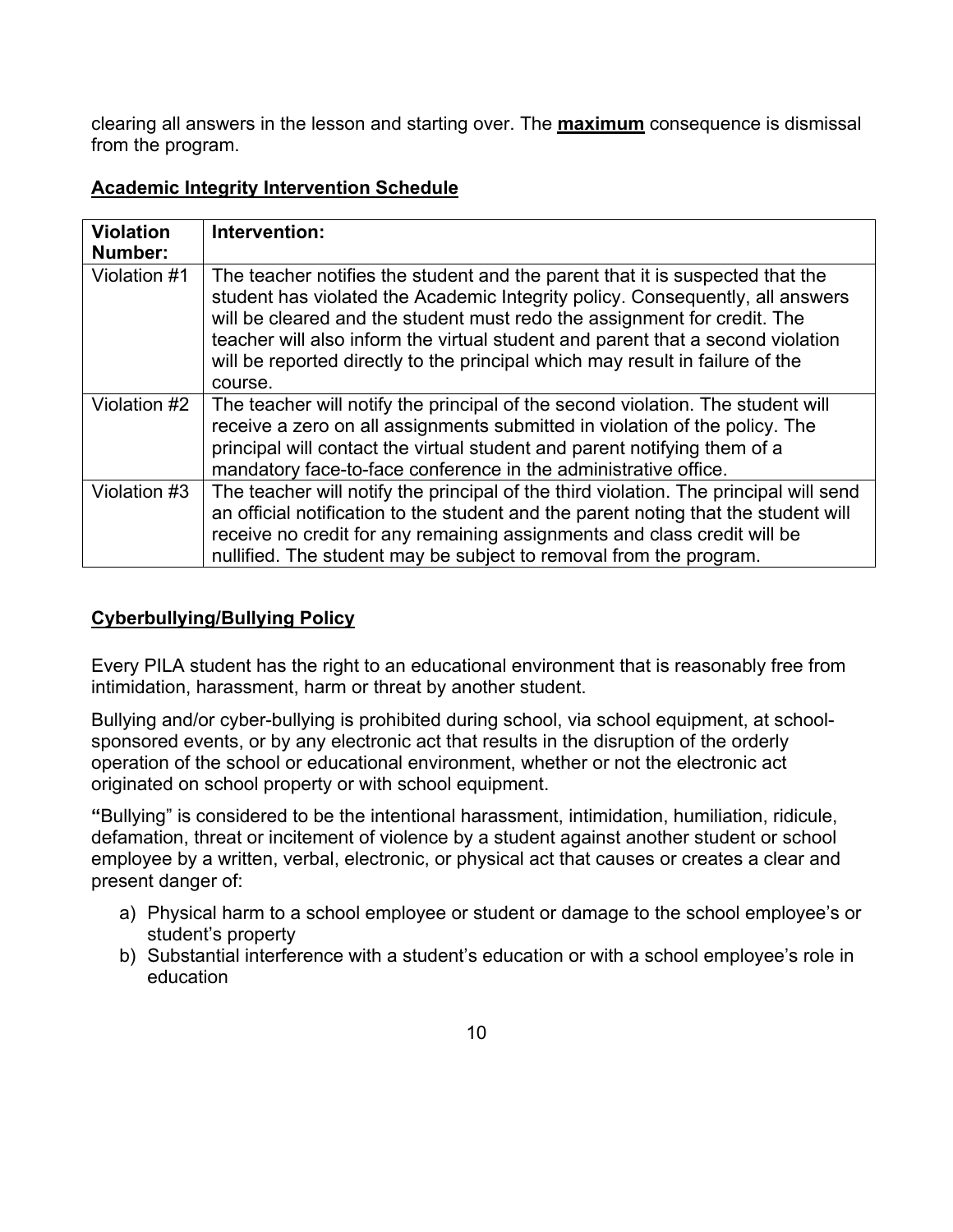- c) A hostile educational environment for one (1) or more students or school employees due to the severity, persistence, or pervasiveness of the act
- d) Substantial disruption of the orderly operation of the school or educational environment.

"Electronic act" means, without limitation, a communication or image transmitted by means of an electronic device, including without limitation, a telephone, wireless phone or other wireless communications device, or computer.

"Harassment" means a pattern of unwelcome verbal or physical conduct relating to another person's constitutionally or statutorily substantial interference with the other's performance in the school environment.

"Substantial Disruption" means, without limitations, that any one or more of the following occur as a result of bullying:

- a) Necessary cessation of instruction or educational activities
- b) Inability of students or educational staff to focus on learning or function as an educational unit because of a hostile environment
- c) Severe or repetitive disciplinary measures are needed in the classroom or during educational activities
- d) Exhibition of other behaviors by students or educational staff that substantially interfere with the learning environment.

School employees who witness bullying, or have reliable information that a pupil has been the victim of bullying, as defined in this policy, shall report the incident to any member of PILA Administration immediately. Students who engage in bullying during school, on school property, during and/or while in route to or from any school function in connection to or with any school sponsored activity or event, or by an electronic act that results in the disruption of the orderly operation of the school or educational environment are subject to disciplinary action, up to and including suspension or expulsion.

The person or persons who file a complaint will not be subject to retaliation or reprisal in any form.

## **Virtual Student Etiquette**

Most of our communication between our teachers, virtual students and parents is written. It is important to note that the words that we use are choices. Respect the power of those decisions and choose words with care. Email and other communications should always be professional. The following are etiquette expectations for virtual students:

- ❏ Always use correct spelling and grammar. Do not use any acronyms associated with social media.
- ❏ Provide a brief and concise summary in the subject line of the electronic communication.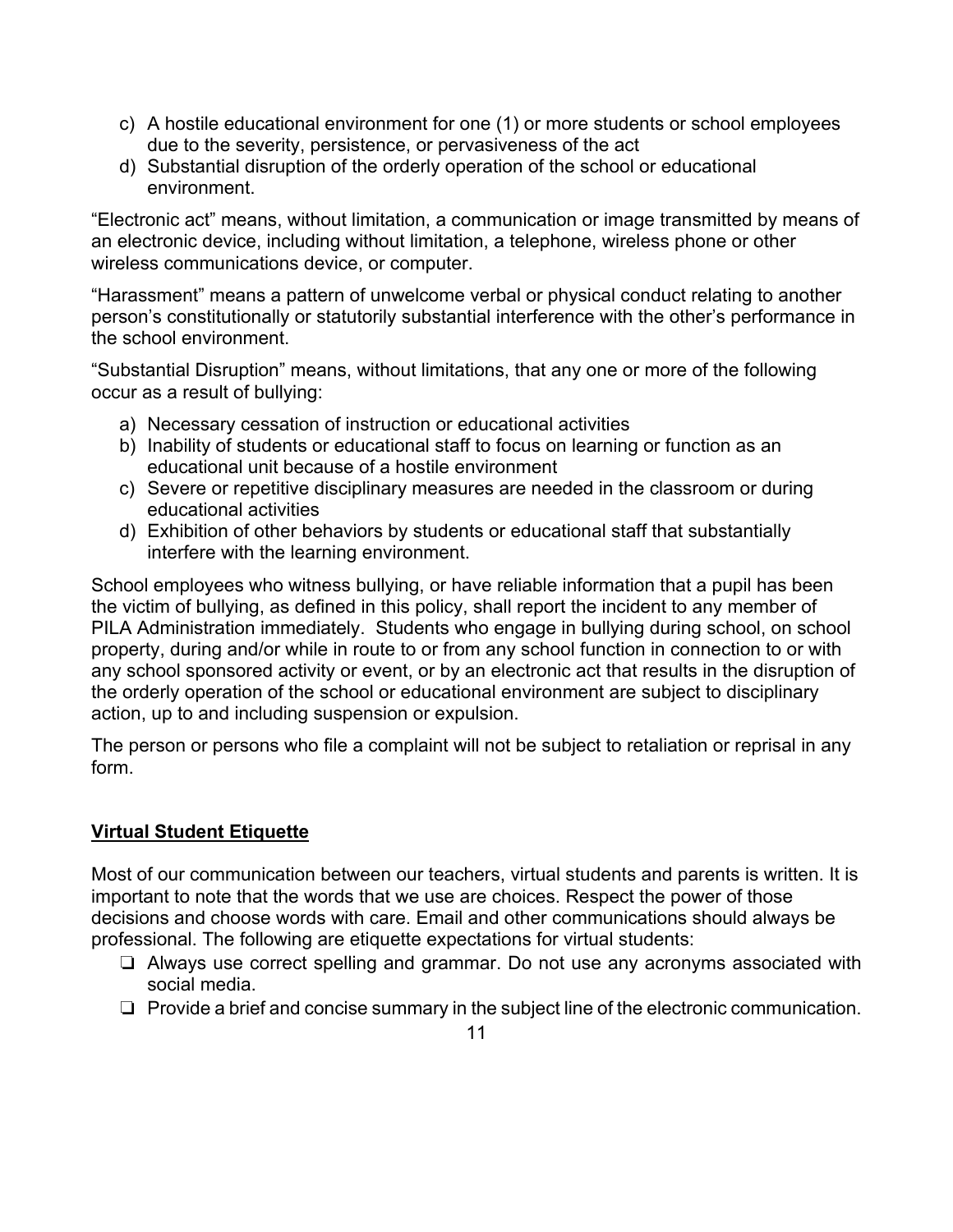- ❏ Keep communications brief and to the point.
- ❏ Do not discuss multiple subjects. Be sure to focus on one subject per communication.
- ❏ Always include a professional greeting and closing.
- ❏ Address the contact with the appropriate level of formality.
- ❏ Read communications for tone and avoid sarcasm.
- ❏ Do not write messages in all capital letters.
- ❏ Remember that your electronic communication is not private and you are representing yourself and PILA.

# **Withdrawal**

PILA strives to ensure that online learning is the best educational placement for each student enrolled. When in the best interest of the learner, the student may be withdrawn from the virtual school, enrolled in a more appropriate educational placement, and prevented from reenrolling until the student demonstrates virtual learning readiness. Reasons include, but are not limited to, the following:

- ❏ During the first two (2) weeks of the semester, the learner has *not* demonstrated progress in the virtual courses as demonstrated by the following: (1) not attending orientation, (2) not logging into the virtual course, and/or (3) not completing the assigned lessons and progressing forward in the course.
- ❏ The student has extensive, documented, virtual truancy issues and is better served by the accountability associated with physical attending, daily, a brick-and-mortar school.
- ❏ The student is no longer attending PILA.

Students not actively participating in the virtual courses during the first two (2) weeks of the semester will be transitioned to the zoned school or another choice school. Full-time students with extensive virtual truancy will be transitioned back to the zoned school or another choice school at the end of the quarter (i.e., nine-week grading period).

If a student chooses to voluntarily withdraw from PILA, he or she may only transition into to another Polk County School at the end of each semester.

# **Onsite Intervention for Full-Time Students**

The Principal of PILA may require that a truant student attend, daily, virtual school's student learning center for the purposes of intervening and helping the student get back on-pace. This authority only extends to truant learners. Further, the Principal, when mandating attendance for truant learners, may submit student absences consistent with Tennessee's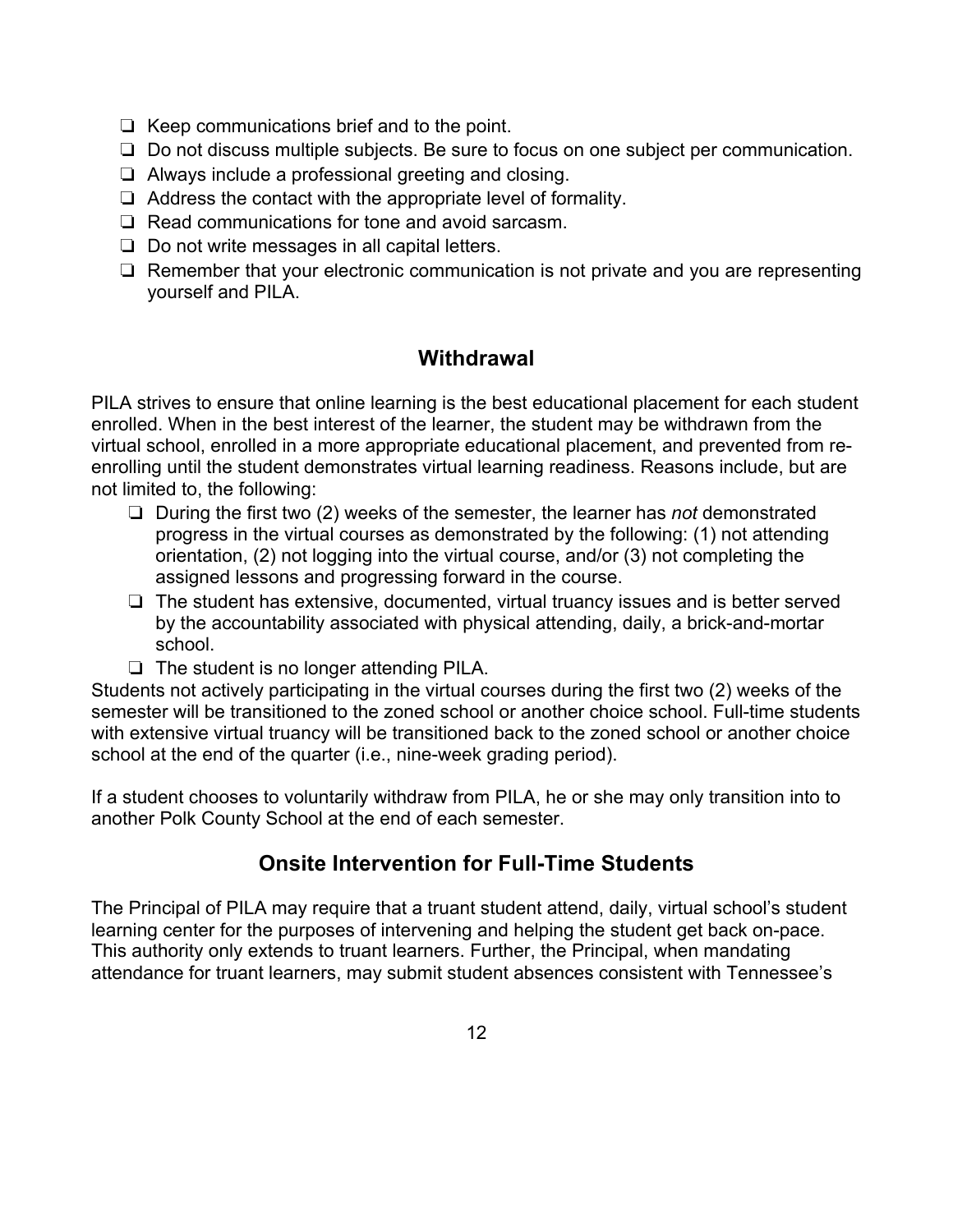Compulsory School Attendance Law when the learner fails to report to the learning center (without an excusable absence).

# **Physical Education**

Physical education may be defined as "the development and maintenance of skills related to strength, agility, flexibility, movement, and stamina, including dance; the development of knowledge and skills regarding teamwork and fair play; the development of knowledge and skills regarding nutrition and physical fitness as part of a healthy lifestyle; and the development of positive attitudes regarding sound nutrition and physical activity as a component of personal well-being."

PILA does not offer an online version of physical education and fitness program for grades K-8. However, we encourage all PILA students to engage in cardiovascular exercise daily that promotes healthy living. Student attendance in Physical Education is required at 90 minutes per week.

# **Student Extracurricular Activities**

PILA students are encouraged to participate in extracurricular activities available through the brick and mortar school for which the student is zoned to attend with the following expectations:

- 1. Students are responsible for contacting the coach or club sponsor of any extracurricular activity in which they wish to participate.
- 2. Students will comply with all of the policies and procedures of the zoned school while on campus, including dress code for that school.
- 3. Students who participate in athletics will be subject to all TSSAA rules and regulations.
- 4. Students will be subject to the same disciplinary actions as all other students.
- 5. Students will meet the same attendance and grade expectations for participation as all other students.
- 6. It is understood that academics take precedence over any extra-curricular activities. This includes required testing sessions, required tutoring, and class meetings/field trips.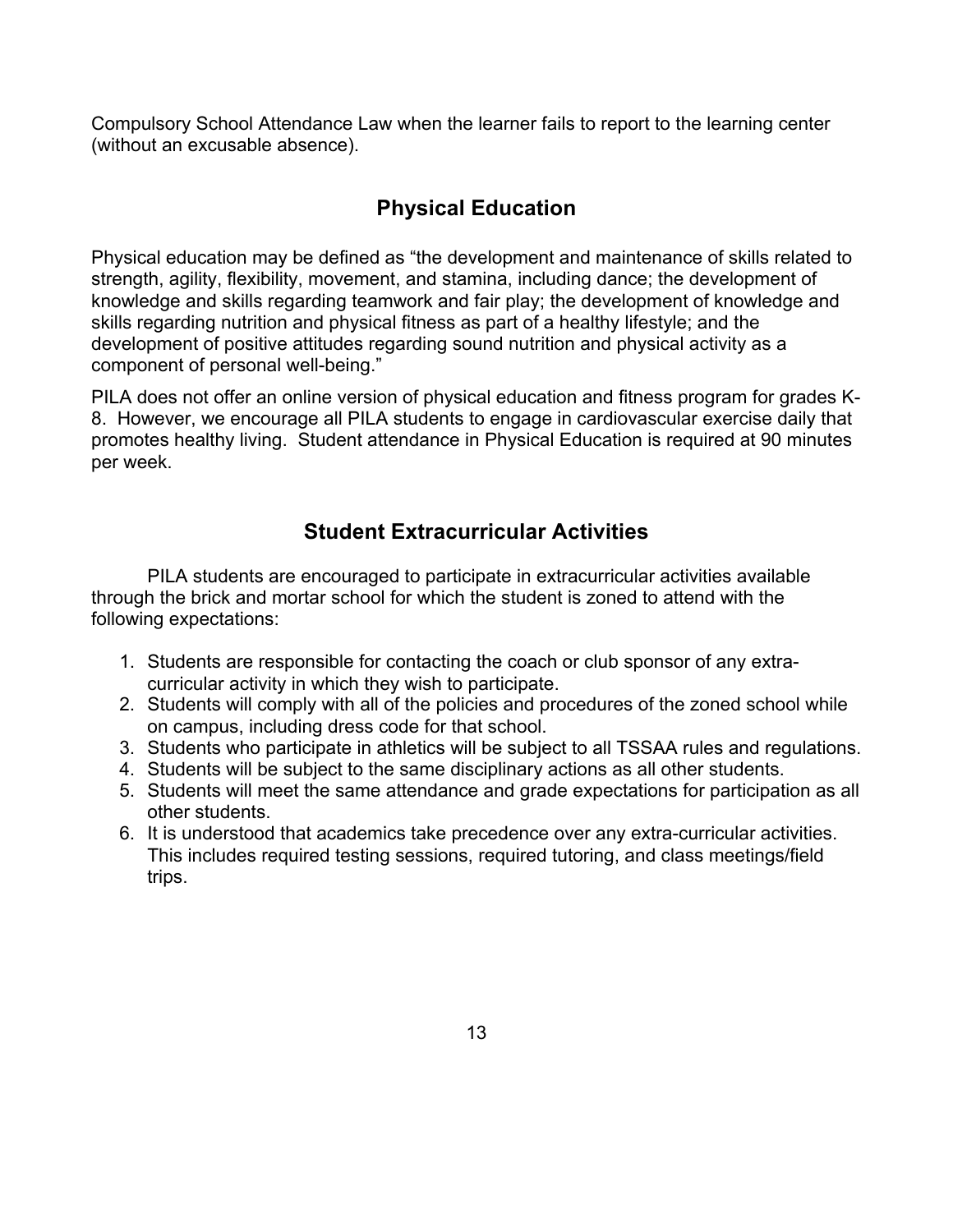# **Classes on Campus (PCHS/CBHS)**

Students enrolled in the PILA may participate in a class at Polk County High School or Copper Basin High School if the class is not available virtually. Enrollment will follow school procedures and availability of a desired class is not guaranteed. Students must meet prerequisites and any admission policies in order to be eligible for a class. Parents must provide transportation to a campus-based class. Students must be on time and must sign in and out at the office. Students will be expected to follow all class rules and policies. Parents must pick students up promptly at the end of class.

# **Grading/Graduation**

#### **Course Grading Policies & Procedures**

We believe that by inspiring academic virtual excellence in learning, all students will be college and career ready and expect all of our learners to master and apply the content provided. Grades are based on learning. Our school believes that our students should be afforded every opportunity to succeed.

For virtual students this means the following:

- ❏ When the virtual student scores less than 70% on an assignment the learner is allowed to retake the assignment during the current quarter.
- ❏ Missed assignments are considered incomplete.
- ❏ Additional attempts to quizzes may require submission of notes by the student and/or tutoring before attempts are granted.

Grading: Grades will be issued to students based on the State grading scale:

A 93-100 B 85-92 C 75-84 D 70-74 F below 70

Students enrolled through our virtual homeschool program may use Canvas to access grades at anytime, and may request a physical grade card be printed if desired.

Graduation: Graduation requirements are set by the Polk County Board of Education and must be met for a student to earn a regular high school diploma. In grades 9-12, students must obtain credit in 28 courses/credits: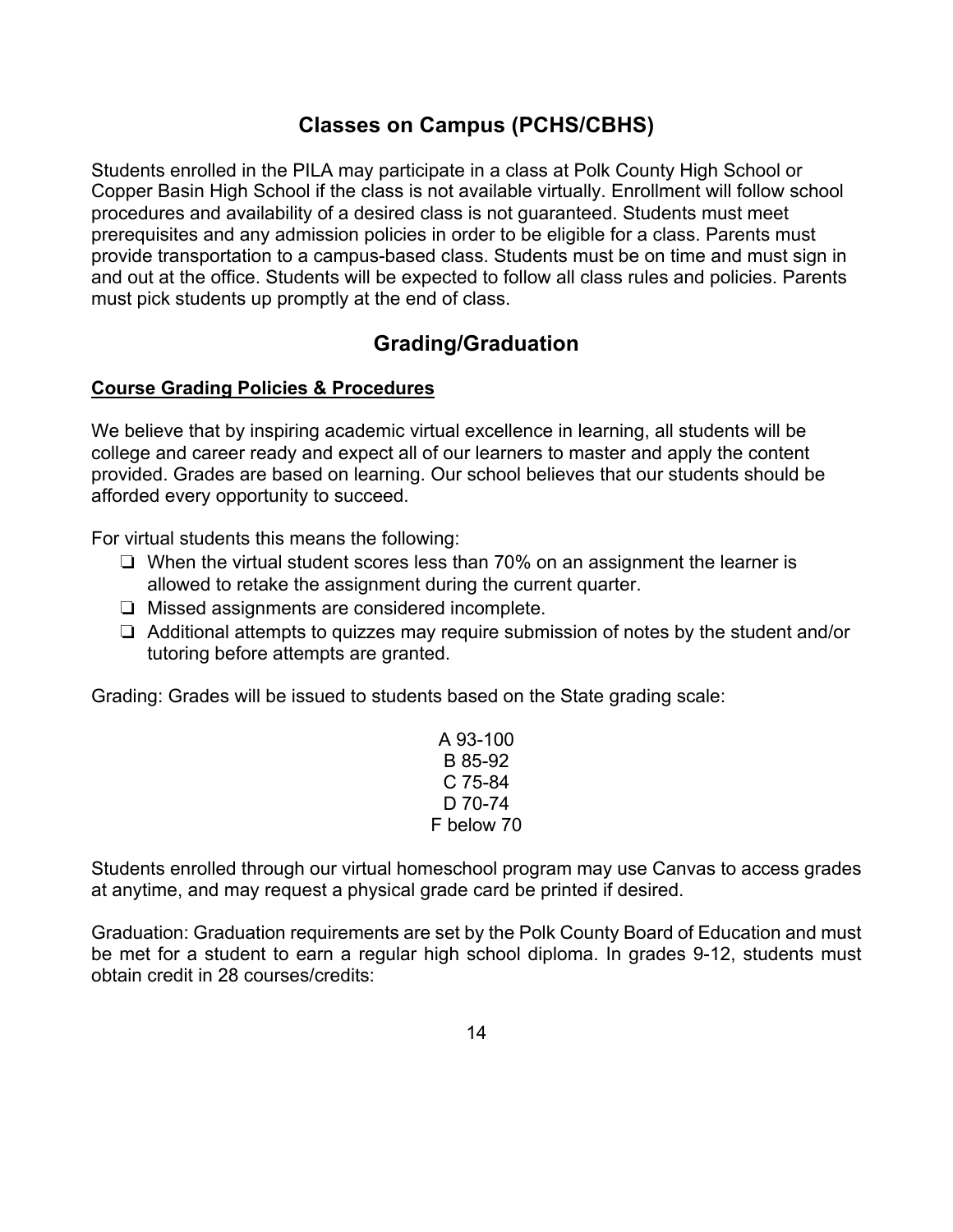4 English 4 Math (Algebra I, Geometry, Algebra II, & an upper Math) 3 Social Studies (US History, World History or Geography, & Gov't/Economics) 3 Science (Biology I, Physics or Chemistry & 1 other lab Science) 1 Wellness .5 PE .5 Personal Finance 2 Foreign Language (same language)\* 1 Fine Arts\* 3 Program of Study Focused Electives\*\* (CTE)

\*may be replaced by other electives if the student is not planning to attend a 4-year university. Parent and student must sign the opt-out form.

\*\*Students may pursue three full credits through the Credit Advancement option as an elective focus.

#### **Credit Advancement**

Full time students at Polk County High School or Copper Basin High School who wish to earn additional credits virtually may be interested in Credit Advancement through PILA. Credit Advancement courses carry both half and whole credits depending on the class. All CA courses are approved by the Tennessee Department of Education, taught by certified instructors, and are aligned to Tennessee content standards.

Credit Advancement is only available if students meet the criteria established by the school board and are approved by the PILA Administrator. Students must also have a minimum GPA of 2.8 to enroll in (CA) courses. These courses are provided through the district's Canvas Learning Management System using Florida Virtual School Curriculum. Students interested in this option should see their school counselor for a complete list of these courses, or view them here.

Sometimes students may desire to take a course that is not offered at Polk County High School. A complete list of classes offered to brick and mortar students through PILA is available at the counselor's office. Students interested in this option should contact their school counselor who will work with PILA personnel to get the student enrolled.

Students should realize that taking a course online requires personal discipline and effective time management skills. Students should not expect that there will be less to do than in the regular classroom since each course must adhere to the Tennessee standards and benchmarks for the area of instruction. Students spend more time taking an online course than they typically devote to a traditional high school class. Students should consult their school counselor and Onsite Facilitator to make sure that they are ready for online learning. Computer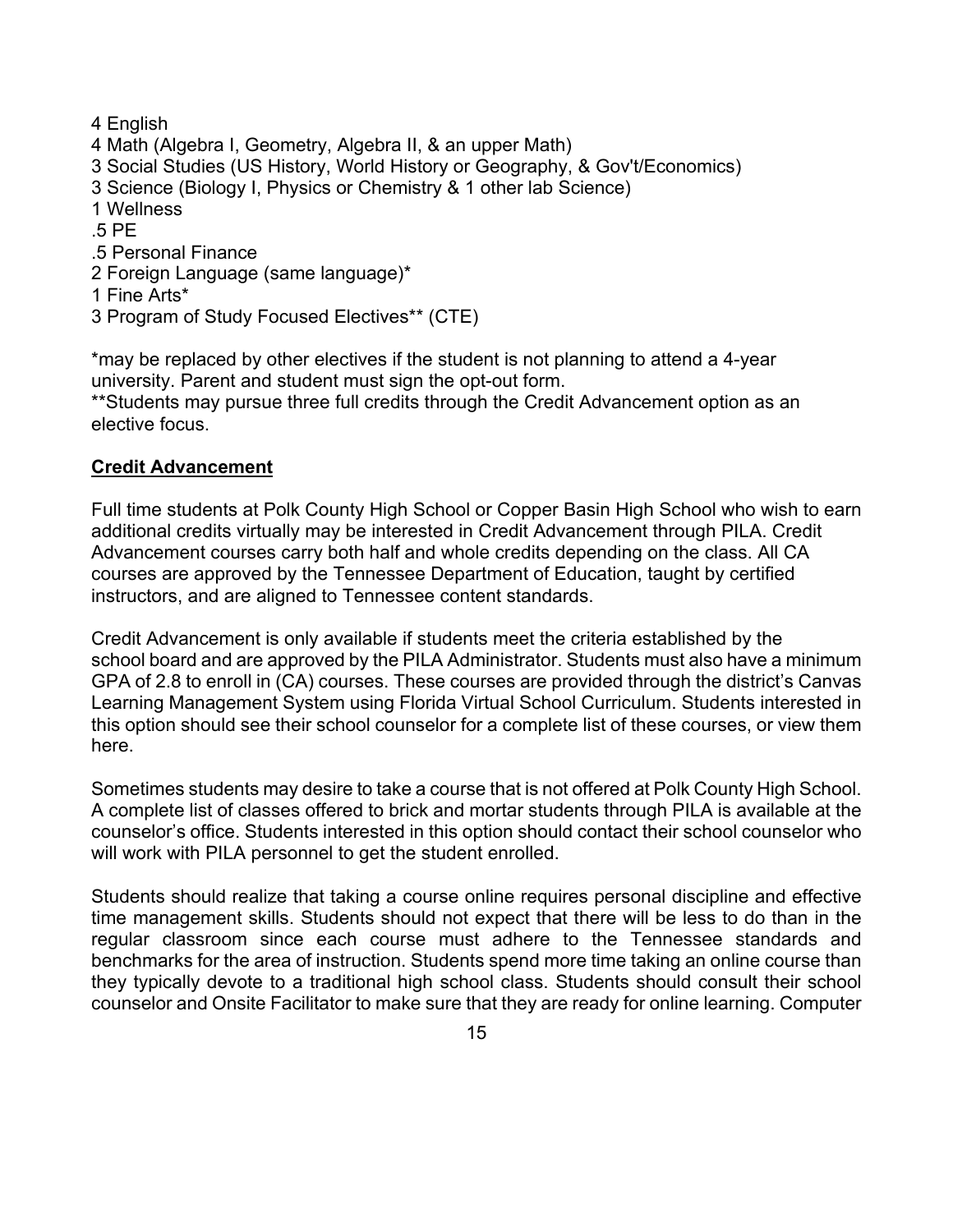expertise is not required; however, students should be aware that a certain level of computer skill and comfort is necessary to do work online.

# **Field Trips**

PILA will sponsor optional outings for students and families on a regular basis that enhance the curriculum/learning activities. While attendance is not mandatory, it is an opportunity to socialize with other school participants, have conversations, share practices that work and academic enrichment.

Parents are responsible for the cost of transportation and any entrance fees associated with optional outings.

PILA parents and students are expected to conduct themselves appropriately at all optional student outings. Parents /guardians are responsible for the supervision of their children at all times and must attend outings with their students.

# **Dress Code**

PILA expects students will dress neatly and appropriately at all times on school grounds and at sponsored field trips. The two criteria for determining appropriateness are safety and decency.

Examples of inappropriate dress include, but are not limited to:

- Clothing, apparel, or jewelry that by words, signs, pictures, or any other combinations thereof, advocates or promotes sexual activity, violence, death, suicide, or the use of alcohol or drugs, or demeans, degrades, or intimidates another because of race, sex, religious persuasions, national origin, disability, or gang membership.
- Apparel that reveals or exposes the midriff/lower back or sides of the upper body or torso and/or undergarments.
- Any clothing that is excessively tight, is excessively short, is of transparent material or see-through material, or that is ripped or torn, or has suggestive signs or symbols.
- Any clothing through which underwear or any type of undergarment may be seen.
- Clothing which does not cover backs or clothing which permits viewing of cleavage, tank tops with open sides and muscle/tank shirts.
- Spikes, dog chains/chokers, ball bearing chains, wallet chains or other jewelry that increases the risk for accidents.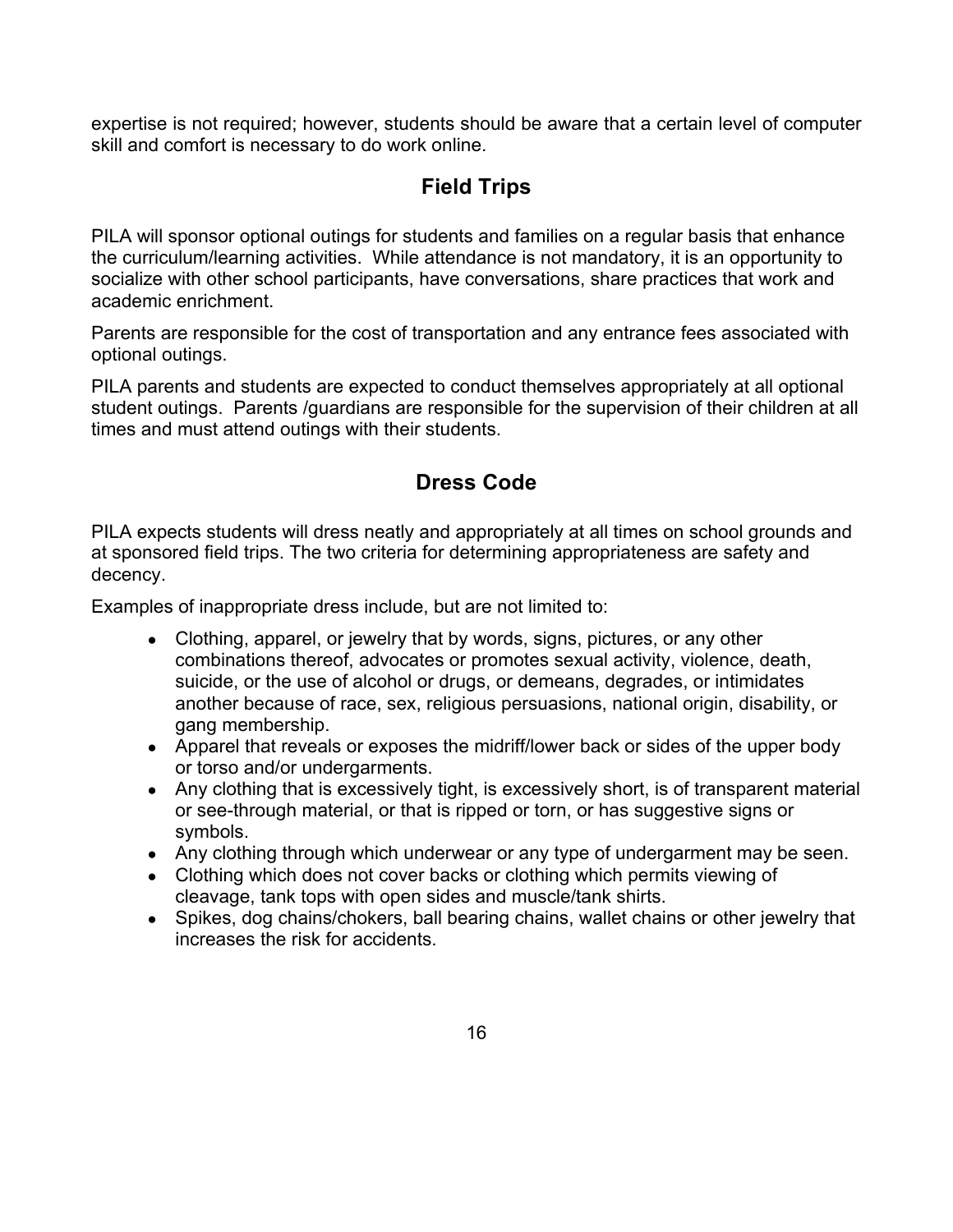# **2019-2020 Polk County School Calendar**

| <b>August</b><br>1,2,5<br>6          | <b>Inservice Days</b><br>First Day of Classes/Full Day                      |
|--------------------------------------|-----------------------------------------------------------------------------|
| September<br>2                       | Labor Day- No Classes                                                       |
| <b>October</b><br>14-18              | <b>Fall Break-No Classes</b>                                                |
| <b>November</b><br>1<br>$25 - 29$    | <b>Inservice Day-No Classes</b><br>Thanksgiving Holiday- No Classes         |
| <b>December</b><br>20<br>$21$ -Jan.3 | Early Dismissal/Semester 1 Ends<br>Christmas Holiday- No Classes            |
| January                              |                                                                             |
| 6<br>20                              | <b>Classes Resume</b><br><b>MLK Holiday- No Classes</b>                     |
| <b>February</b><br>17                | Presidents' Day- No Classes                                                 |
| <b>March</b><br>3<br>$23 - 27$       | Staff Development Day- No Classes/ Election Day<br>Spring Break- No Classes |
| April<br>10                          | Good Friday- No Classes                                                     |
| May<br>25<br>27                      | <b>Memorial Day-No Classes</b><br>Last Day of Classes/ Full Day             |